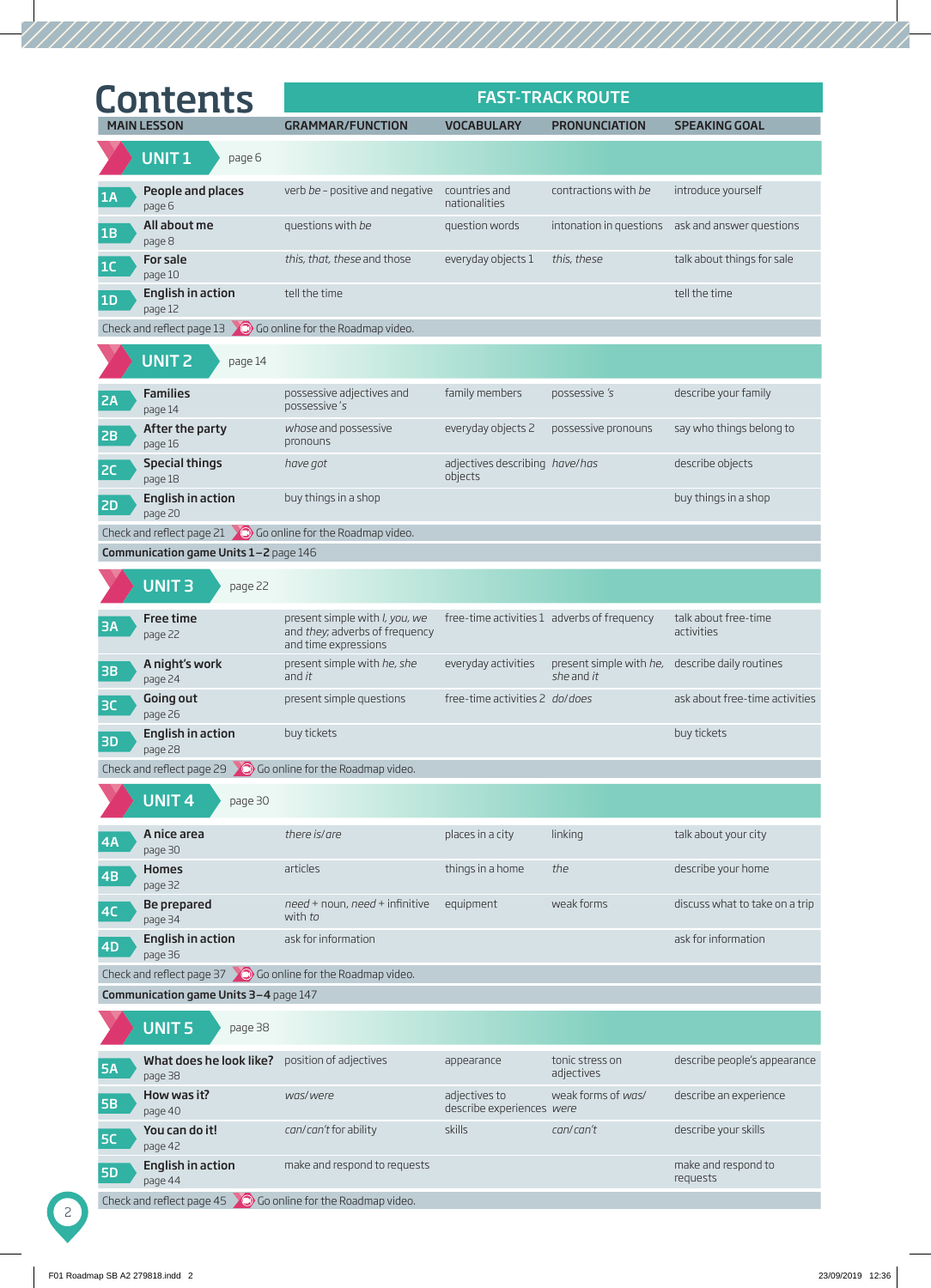## EXTENDED ROUTE

## MAIN LESSON GOAL FOCUS





| write a description<br>4A Develop your writing<br>using word order correctly<br>page 95      |
|----------------------------------------------------------------------------------------------|
| understand social media<br>guessing new words<br>4B Develop your reading<br>posts<br>page 96 |
| 4C Develop your listening<br>understand a short radio<br>understanding weak forms            |



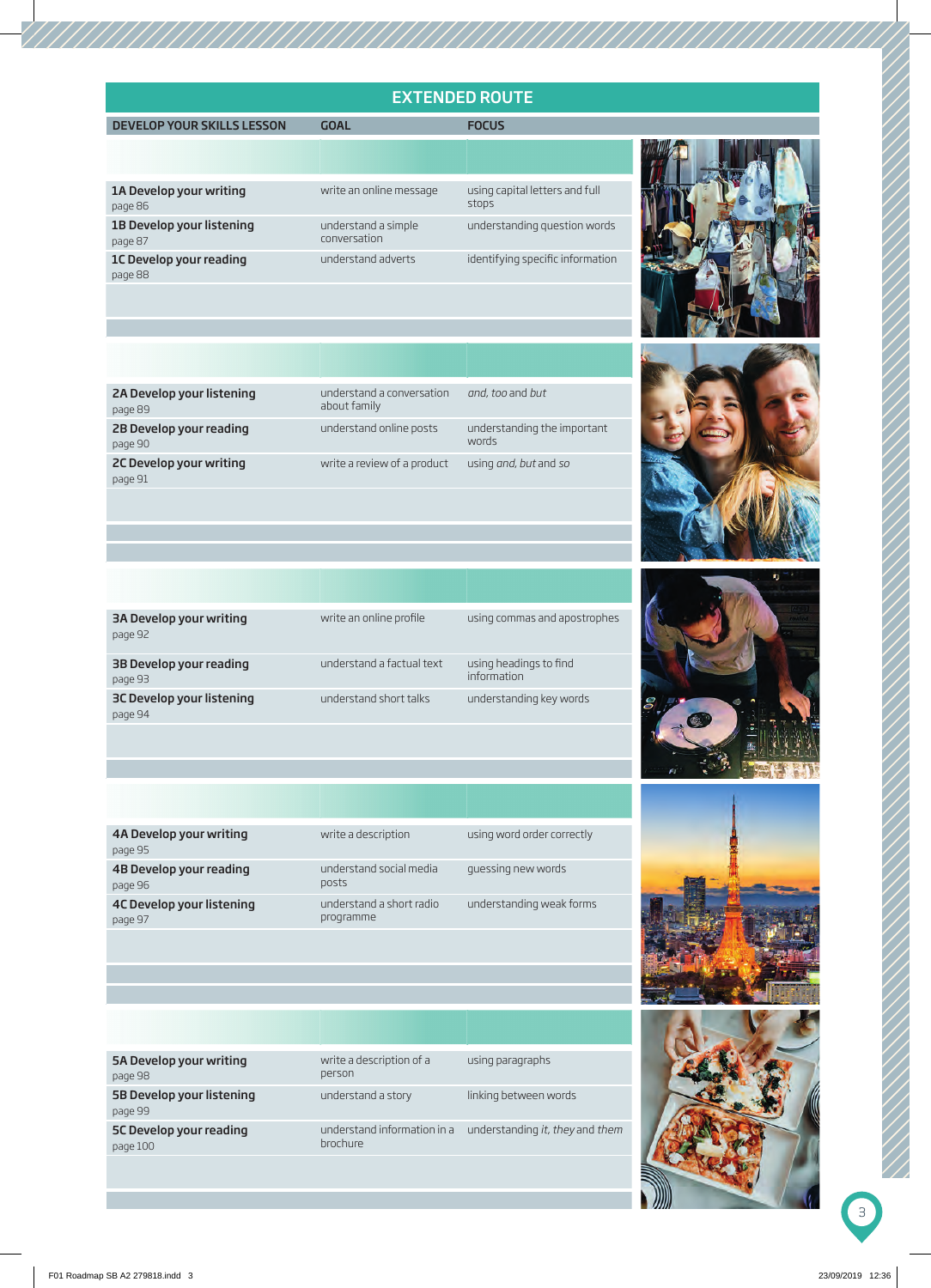| <b>Contents</b>                                  |                                                                        |                               | <b>FAST-TRACK ROUTE</b>                      |                                                       |
|--------------------------------------------------|------------------------------------------------------------------------|-------------------------------|----------------------------------------------|-------------------------------------------------------|
| <b>MAIN LESSON</b>                               | <b>GRAMMAR/FUNCTION</b>                                                | <b>VOCABULARY</b>             | <b>PRONUNCIATION</b>                         | <b>SPEAKING GOAL</b>                                  |
| <b>UNIT 6</b>                                    | page 46                                                                |                               |                                              |                                                       |
| Events<br><b>6A</b><br>page 46                   | past simple (regular verbs)                                            | prepositions                  | past simple (regular<br>verbs)               | describe an event                                     |
| A good weekend<br><b>6B</b><br>page 48           | past simple (irregular verbs)                                          | irregular verbs               | past simple (irregular<br>verbs)             | describe a good weekend                               |
| A different world<br><b>6C</b><br>page 50        | past simple (questions)                                                | verbs + prepositions did you? |                                              | ask and answer questions                              |
| English in action<br><b>6D</b><br>page 52        | give and accept an apology                                             |                               |                                              | give and accept an apology                            |
|                                                  | Check and reflect page 53 $\degree$ Go online for the Roadmap video.   |                               |                                              |                                                       |
| Communication game Units 5-6 page 148            |                                                                        |                               |                                              |                                                       |
| <b>UNIT7</b>                                     | page 54                                                                |                               |                                              |                                                       |
| Food<br><b>7A</b><br>page 54                     | countable and uncountable<br>nouns; some, any, lots of and<br>a lot of | food and drink                | vowel sounds;<br>connected speech            | describe food shopping items                          |
| Shopping<br>7B<br>page 56                        | how much/how many? +<br>quantifiers                                    | food containers               | sentence stress                              | create a dish                                         |
| Unusual cafés<br>7C<br>page 58                   | comparative adjectives                                                 | describing places<br>to eat   | comparative adjectives compare places to eat |                                                       |
| English in action<br><b>7D</b><br>page 60        | order in a café                                                        |                               |                                              | order in a café                                       |
|                                                  | Check and reflect page $61$ $\bullet$ Go online for the Roadmap video. |                               |                                              |                                                       |
| <b>UNIT 8</b>                                    | page 62                                                                |                               |                                              |                                                       |
| A great time<br><b>8A</b><br>page 62             | present continuous                                                     | geography                     | -ing                                         | describe a travel experience                          |
| Weather<br><b>8B</b><br>page 64                  | present simple and present<br>continuous                               | weather                       | contractions                                 | describe the weather                                  |
| <b>Travel talk</b><br>8C<br>page 66              | superlative adjectives                                                 | phrases describing<br>travel  | -iest                                        | compare places, activities<br>and transport           |
| <b>English in action</b><br><b>8D</b><br>page 68 | make a phone call                                                      |                               |                                              | make a phone call                                     |
|                                                  | Check and reflect page $69$ O Go online for the Roadmap video.         |                               |                                              |                                                       |
| Communication game Units 7-8 page 149            |                                                                        |                               |                                              |                                                       |
| <b>UNIT9</b>                                     | page 70                                                                |                               |                                              |                                                       |
| <b>Good advice</b><br><b>9A</b><br>page 70       | should/shouldn't                                                       | health                        | should/shouldn't                             | give advice                                           |
| My goals<br><b>9B</b><br>page 72                 | be going to                                                            | future plans                  | be going to                                  | discuss your goals for the<br>future                  |
| New experiences<br>9C<br>page 74                 | would like/want                                                        | activities with go            |                                              | tonic stress; weak forms describe what you want to do |
| English in action<br><b>9D</b><br>page 76        | make arrangements and<br>invitations                                   |                               |                                              | make arrangements and<br>invitations                  |
|                                                  | Check and reflect page 77 $\bigcirc$ Go online for the Roadmap video.  |                               |                                              |                                                       |
| <b>UNIT 10</b>                                   | page 78                                                                |                               |                                              |                                                       |
| Living together<br><b>10A</b><br>page 78         | verb patterns                                                          | housework                     | sentence stress                              | interview people                                      |
| Formal or casual?<br><b>10B</b><br>page 80       | have to/don't have to                                                  | clothes                       | word stress; have to                         | play a guessing game                                  |
| A digital world<br><b>10C</b><br>page 82         | present perfect simple                                                 | technology                    | contractions                                 | talk about past experiences                           |
| English in action<br><b>10D</b><br>page 84       | give a compliment                                                      |                               |                                              | give a compliment                                     |
|                                                  | Check and reflect page 85 $\bigcirc$ Go online for the Roadmap video.  |                               |                                              |                                                       |
| Communication game Units 9-10 page 150           |                                                                        |                               |                                              |                                                       |
| Grammar bank page 116                            | Vocabulary bank page 136                                               | Communication bank page 151   |                                              | Irregular verbs page 159                              |

4